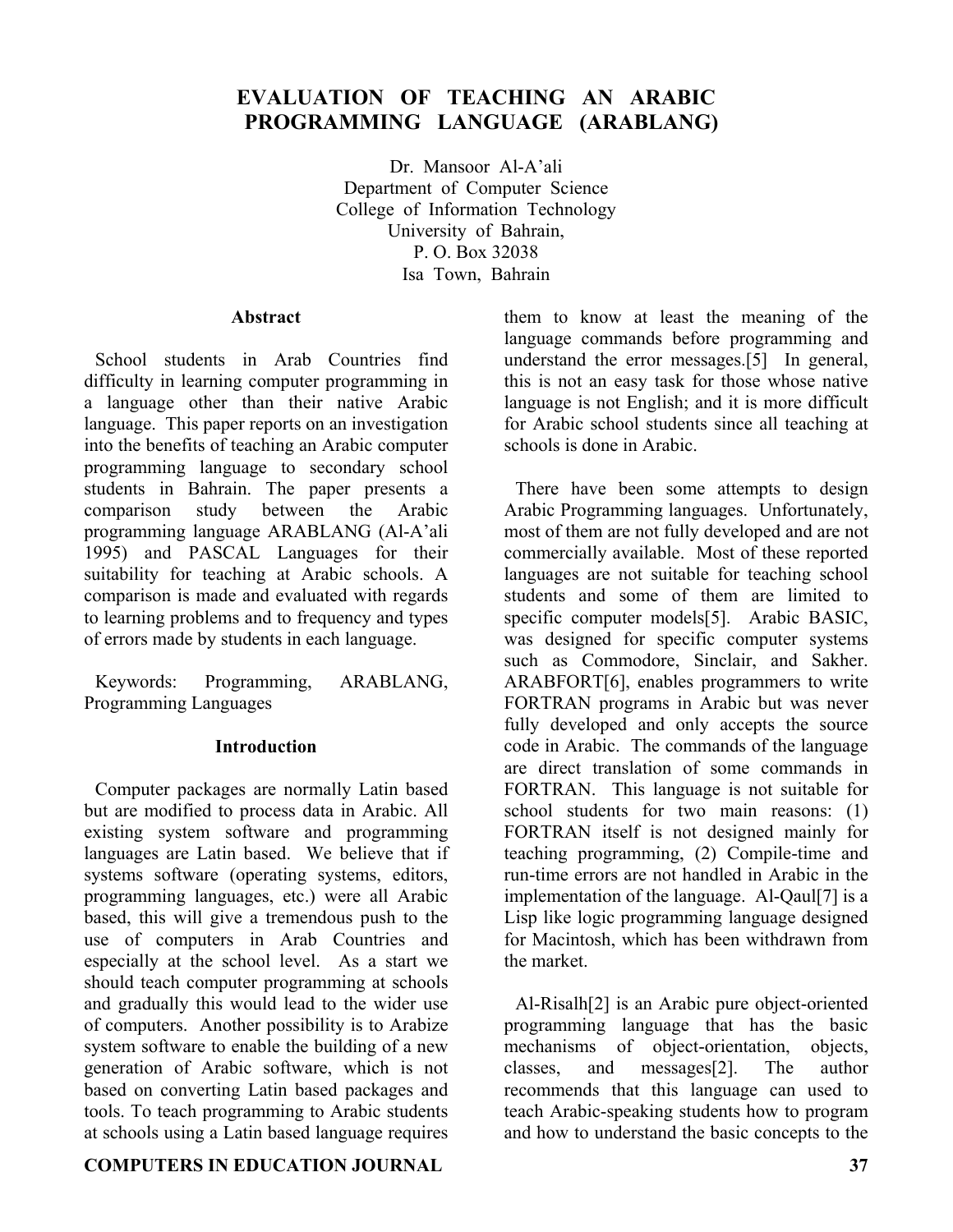idea of object-oriented. No research is published about its suitability for teaching school students.

Mulspren[1] is a visual programming environment for children. Unlike many conventional visual programming environments, Mulspren users program using two languages: an English-like language and a conventional programming language. The authors believe that showing multiple representations of a program, combined with good program visualisation support, will help children create a good mental model of conventional programming constructs. This model may be helpful later in life when they have to modify programs written in conventional languages, for example Visual Basic or Microsoft Word macros. Mulspren is not an Arabic programming language.

# **Design of the Language ARABLANG**

It is impractical and impossible to find a language that is ideally suited to all situations for all users, for all applications, and for all computers. When designing a language, it is appropriate to identify broad classes of languages and create the language such that its design decisions are optimized for one of these classes. To classify programming languages, we have to identify the key concepts according to which classification may take place. These key concepts can be summarized in the following points: The language paradigm, application area, users, computers, and processing mode.

Regarding the language paradigm, languages can be classified as: Imperative Programming Languages, Functional Programming Languages, Logic Programming Languages, and Object-Oriented programming languages. Examples of these languages are: C or PASCAL, LISP or ML $(10)$ , Prolog $(11)$ , C<sup>++</sup> or small talk.

Application areas can be broadly classified as: business applications, scientific applications, and teaching. Users can be classified as: professional programmers, non-programmers,

and trainees. Computers can be broadly classified as: Microcomputers, mini-computers, and mainframes. Processing mode can be: sequential processing or parallel processing.

The design of a programming language may be based on the following design principles: Abstraction, Automation, Defense in Depth, Information Hiding, Orthogonality, Portability, Regularity, Security, Simplicity, Efficiency, Cost and Exception Handling. The problems that face the designer of a programming language are: (1) It is difficult to define an exhaustive list of all design principles, (2) For the most part there are (as yet) no quantitative measures of the properties of languages, (3) The design principles are not completely independent and some of them are contradictory to each other.

The programming language may support exception handling by allowing its programs to be able to intercept run-time errors and other unusual conditions, take corrective measures, and continue.

Other design principles may include: Labeling (Do not require the user to know the absolute position of an item in a list. Instead, associate labels with any position that must be referenced elsewhere), Preservation of information (The Language should allow the representation of information that the user might know and that the compiler might need), Syntactic consistency (similar things should look similar, different things different), Modeling (The language should provide types and operations that are suitable for modeling objects in the specific application area for which it is designed), Reliability of programs (The language should support the feature of its programs being reliable.

To start with, some design decisions have been taken. These decisions are: (1) The language should be a high-level one, (2) The language is of the imperative paradigm, (3) The language is designed mainly for teaching purposes, (4) Most users are trainees (or beginners in the field of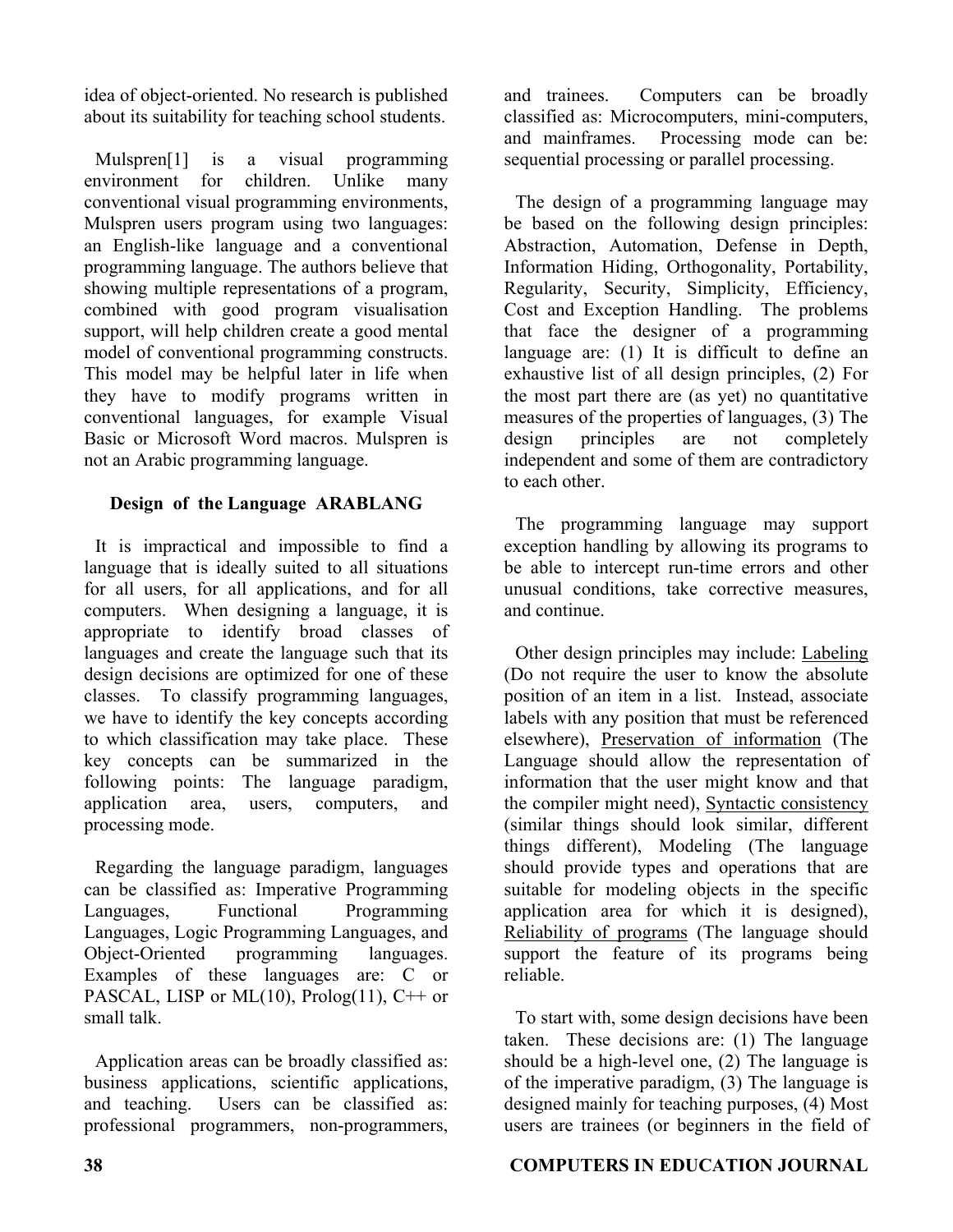computer science), (5) It is supposed to be implemented mainly on IBM-PC compatibles, (6) The mode of processing is sequential. According to these decisions, some other design principles emerged; these principles are: (1) Simplicity, (2) limited amount of abstraction, (3) Portability, (4) Regularity, (5) Efficiency.

Simplicity, means that the language is easy to learn and easy to use. In order to make the language easy to learn, readability should be enhanced. In order to make the language easy to use, write-ability should be enhanced. These factors oppose each other. So, a compromise between both factors becomes necessary.

The overall support for abstraction is clearly an important factor in the write-ability of the language. This again affects readability. As a compromise, it was decided to limit the abstraction to procedures and functions.

To achieve portability, it was decided to use the popular and cheap Arabic interface tool known as Nafitha and later this was transferred to Arabic Windows. Also the compiler may be written in a language available on PC-Compatibles like C. YACC was used to produce the compiler for ARABLANG.

Regularity can be achieved by applying the following rules: (1) Each executable statement, constant declaration, and variable type declaration should end with a ';' (2) Each section should have a starting title. (3) The main ends with a special key word for termination in a similar way that a routine ends.

The design of the syntax of the language emphasizes efficiency of implementation (both during translation and during execution). This is achieved by applying the following rules: (1) No backtracking is required when parsing, (2) Extensive use of delimiters for each construct, (3) Use of a proper internal form, which can be executed directly, (4) No left recursion is allowed, (5) There are no useless productions, (6) The grammar is not ambiguous, (7) No dynamic storage allocation, (8) Passing of

# **COMPUTERS IN EDUCATION JOURNAL 39**

parameters can take place only by value and by reference, (9) A limited set of data structures is made available, (10) Using the concept of reserved words, (11) Emphasizing the use of blanks as a delimiter, (12) No run-time optimization is required, (13) No dynamic type checking, (14) No dynamic binding.

It should be noted that efficiency affects the cost of translation and running of the programs.

#### **Brief Description of ARABLANG**

In the following sub-sections, we give a brief description of the constructs of the language. The complete syntax is given in appendix A.

### **Declarations**

This includes two different declarations: *constants declaration* and *variables declaration.*

#### **Constants Declaration**

It starts with the word "ثوابت " -means *constants*-, and then all the constants that will be used in the program must be declared, e.g.,

| constants    | ثوابت     |
|--------------|-----------|
| $t = 3.4$ ;  | ط=3.4؛    |
| num = $18$ ; | $48 = 32$ |
|              |           |

In this example the identifier name "عدد " is a synonym for a constant number 18.

#### **Variables Declaration**

It starts with the word " متغيرات "which means *variables*, and then all the variables that will be used in the program must be declared, e.g.,

| variables            | متغير ات        |
|----------------------|-----------------|
| integer : num, $g$ ; | صحيح : رقم، ج ؛ |

This example includes declaration of two variables, "رقم". and "  $\bar{c}$ ".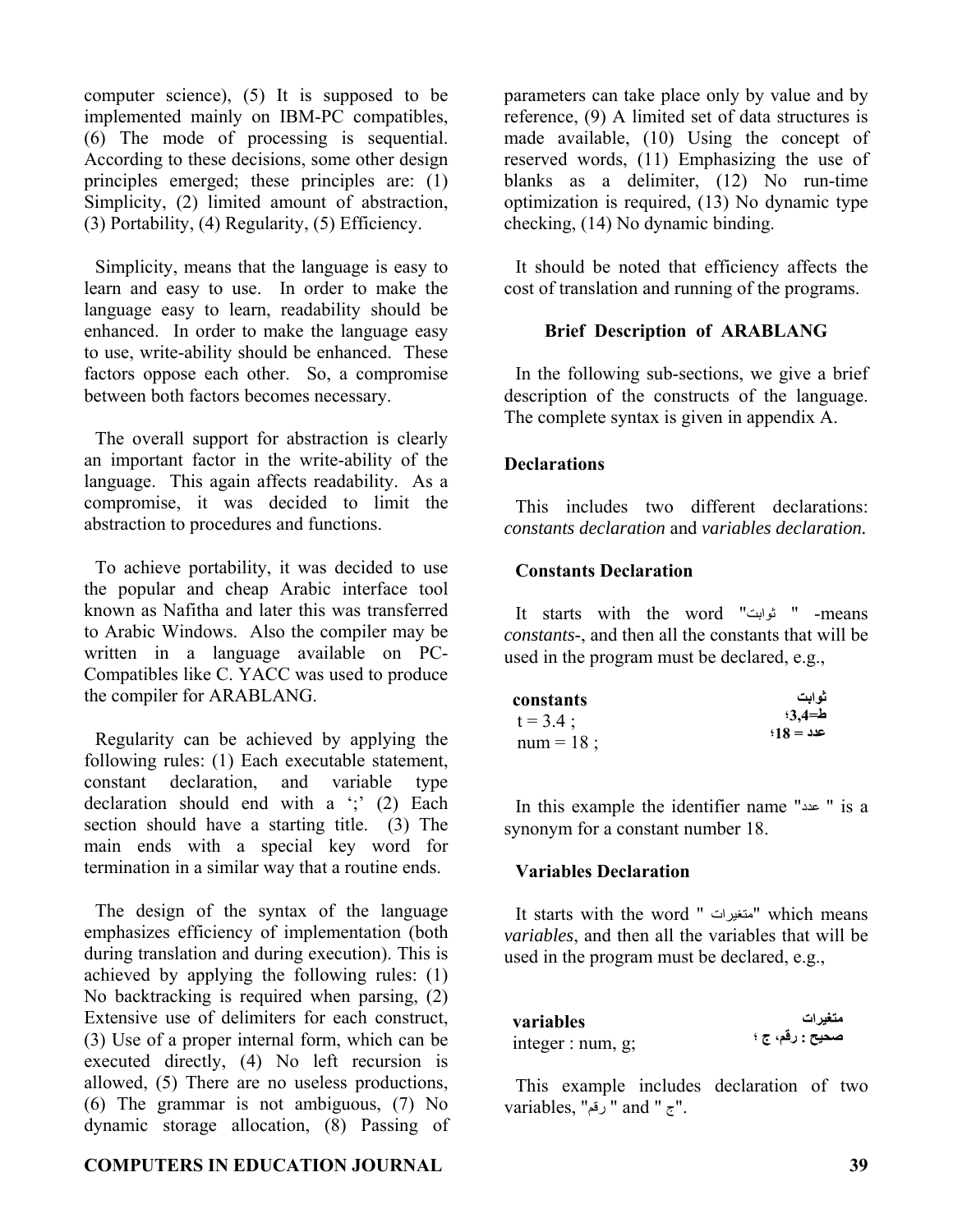Constants and variables declarations can be written in any order, and each declaration statement must be followed by a semicolon.

# **Main Program**

An ARABLANG program starts with the declarations part followed by the main program part that contains the executable statements, which are executed in the sequence they are listed. The list of statements must be prefaced by the reserved word "**البداية** "-means *begin*- and followed by the reserved word "ال**نهاية** "-means *end* A semicolon must terminate each statement.

| <b>TheBegin</b> | البداية |
|-----------------|---------|
| statements      | جمل     |
| <b>TheEnd</b>   | النهاية |

A statement can be any of the following: assignment statement, selection statement, repetition statement, input/output statement, or a control statement.

# **Assignment Statement:**

One of the ways to store a value in a variable is to *assign* the value to the variable by means of *assignment statement.* Such a statement takes the form:

 $VariableName = Expression$  (e.g.  $6 + \Delta = \rightarrow$ )

# **Selection Statement:**

These types of statements are used to direct the flow of the program in one direction or another, based on the value of these variables. Such a statement is represented in the following format:

**If** x > 50 **then** n = n + 1 **اذا** س > 50 **اذن** ن = ن + 1 **else** m= m + 1 **والا** م = م + 1 **Eif ; ناذا ؛**

Which means, if the variable " $w$ " is less than 50, then execute the expression  $1+i\infty$ ",

otherwise execute the expression " $1+\rightarrow$  ". The word "ناذا "means end of if**-**statement.

### **Repetition Statement:**

Repetition statement is used to repeat an operation for a certain number of times. In that case, the programmer would use a "**آرر** "loop.

 **For** num = 1 to 18 n = n + 1;  **Efor ; آرر من** رقم=1 **الى** <sup>18</sup> <sup>ن</sup> <sup>=</sup><sup>ن</sup> + 1 ؛ **نكرر؛**

A "**بينما** "loop is used for a sequence of actions which need to be performed as long as a certain condition is true.

| While increment $> 15$ Do | بينما <i>زيادة&gt; 15 ن</i> فذ |
|---------------------------|--------------------------------|
| total = increment + r;    | مجموع=زيادة+ر ؛                |
| <b>Ewhile ;</b>           | نبينما ؛                       |

# **Input/Output Statement:**

Input/output statements are used to transfer data from one place to another, for example, to get data from the keyboard or to display it on the screen, e.g.,

| <b>Read</b> $(n, num)$ ;              | اقرا (ن،عدد)؛             |
|---------------------------------------|---------------------------|
| <b>Write</b> $(n, "number = ", num);$ | اكتب ، "العدد = "، عدد) ؛ |

There are other statements used to enter data from the beginning of the line, or to leave an empty line. In this case the command "سطر" is used for placing a new line. The command is as follows:

**سطر ؛ ; NewLine**

#### **Subprograms**

The subprograms are portions of the program; they come after the main program and perform actions under the overall command of the main program. There are two different kinds of subprograms called "**فرعي** "-like procedure in Pascal, and " **بداية** " -like function in Pascal.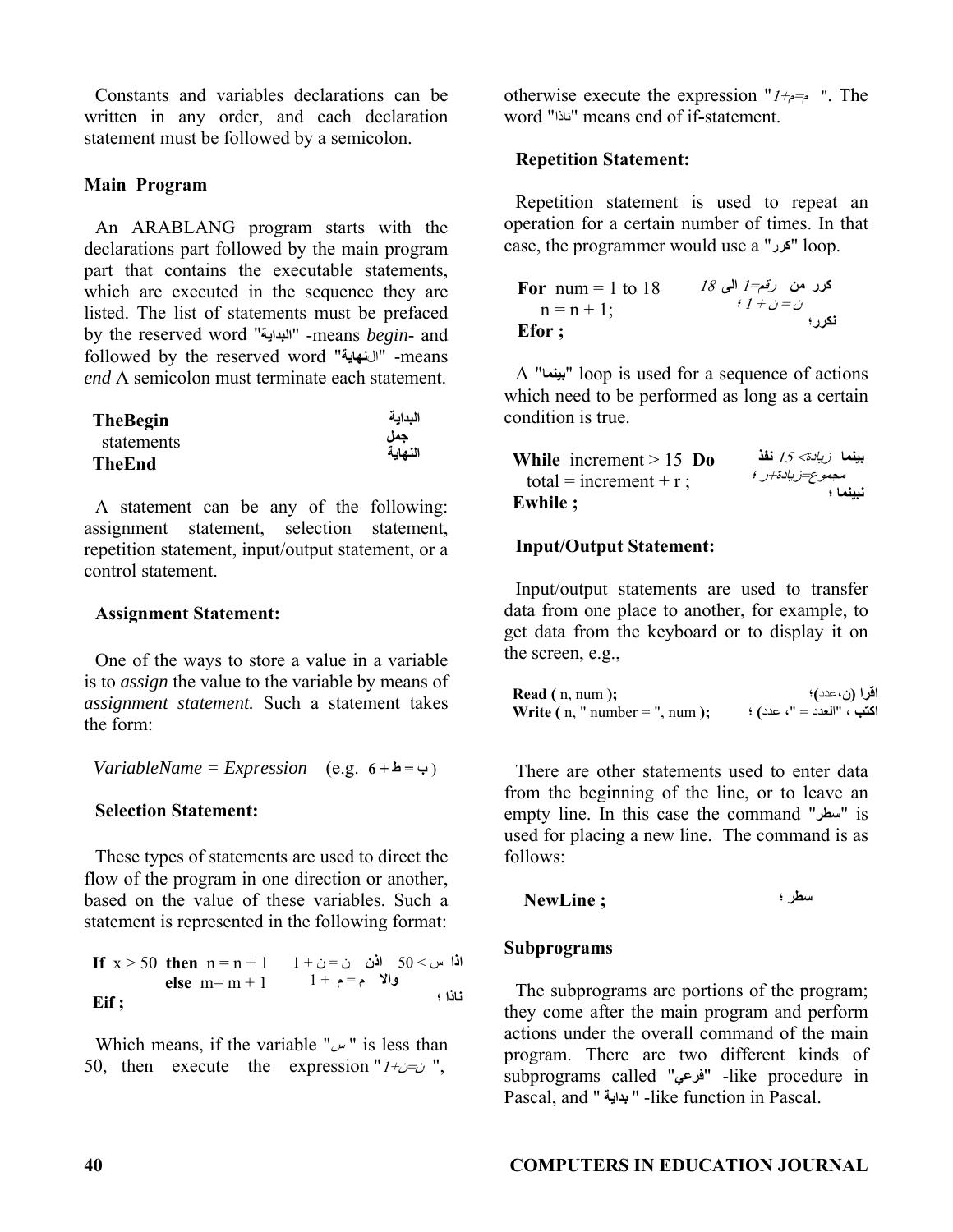**Procedure** *procedure\_name* **(** *var* **)** definition-section **Begin**  statements **End**

#### **Evaluation of the Design**

It was mentioned earlier that for most of the design principles, there are no quantitative measures. But, a decision was made to let a small team put the design of the language according to pre-specified design principles and limitations, then let another small team evaluate the design. The evaluation process mainly concentrates on one question: How much of the design principles were achieved? Naturally, this can be broken down to a set of question as: (1) Is the simplicity principle applied in an adequate way? (2) Is there a limited amount of abstraction? (3) Did the design consider efficiency of implementation? (4) Is the compromise between readability and writeability adequate (5) Is there any possibility for back tracking during parsing, (6) Is there any left recursion, (4) Are there any useless productions, (7) Is the grammar ambiguous. Some algorithms can be used to help in answering some of these mentioned questions.

The initial design was evaluated, and some modifications were made in order to make the answer to those questions in favour of the design. After modification, the design was considered adequate because of the following reasons: (1) Simplicity is achieved through a compromise between the factors that enhance readability and those that enhance write-ability, (2) Efficiency level is achieved in the design by ignoring the features that are well known to be inefficient in the implementation phase itself. For the other design principles, it is clear that they are taken care of in the design and/implementation strategy. In the next few paragraphs, we will discuss in detail, how we could evaluate simplicity and efficiency.

**فرعي** اسم البرنامج الفرعي **(** متغيرات**)** قسم التعريفات **بداية**  جمل **نهاية**

The factors that affect readability can be conceived from the existence of the following features: (1) natural statement formats, (2) structured statements, (3) liberal use of keywords and noise words, (4) provision for embedded comments, (5) unrestricted length identifiers, (6) mnemonic operator symbols. (7) free-field format, (8) complete data declarations, (9) syntactic differences reflect underlying semantic differences.

The features that affect write-ability are: (1) use of concise and regular syntactic structures, (2) Implicit syntactic conventions that allow declarations and operations to be left unspecified, (3) No or little use of noise words, (4) limited length identifiers, (5) simple statement formats, (6) use of symbols rather than mnemonic codes, (7) Elimination of redundancy.

The features that are well known to be inefficient in implementation are: (1) left recursion in the syntax descriptions leads sometimes to endless loops, (2) The existence of a lot of alternatives gives chance for back tracking, (3) little use of delimiters give chance for back tracking, (4) The existence of useless productions increases the parsing time, (5) An ambiguous grammar can not be translated in a unique form, (6) Dynamic storage allocation is inefficient, (7) If there were no reserved words then the parsing will be inefficient, (8) Handling huge set of data structures require time. Other features that are not included in the design, but can be considered during implementation are: (1) Pass of parameters other than value or reference can be inefficient, (2) Dynamic type checking, (3) Dynamic binding, (4) Optimization techniques require a lot of time.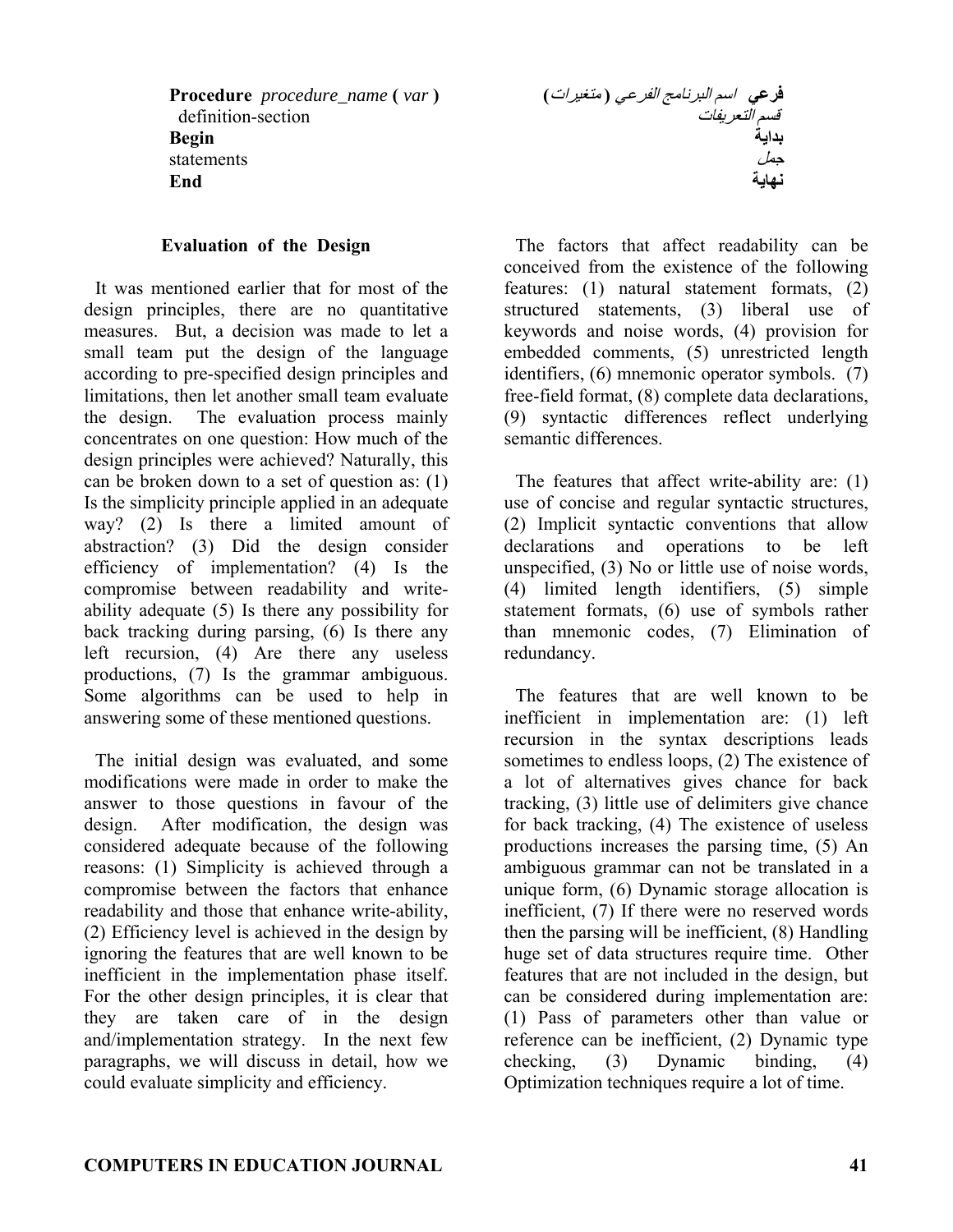Normally people prefer to write programs in their own language especially if their education is not based on English. Programming is one of the aspects of computers, which until now must be English because all programming languages use English words and symbols. In order to enable the Arabic users to write programs in Arabic, it is required to develop a new Arabic programming language. But this is a complex task. The easiest way to overcome this difficulty is to develop an Arabic programming language, which resembles one of the existing programming languages, except that it uses Arabic words and symbols. But any programming language needs a compiler. Instead of developing a compiler for the proposed Arabic programming language, one can make use of the existing compilers by building a system to convert the Arabic program to the corresponding Latin programming language. Hence, the user can use the existing compilers to compile the converted programs. There are a limited number of Arabic programming languages that follow this approach, e.g., ARABFORT . But this approach has a number of drawbacks. Firstly, it always depends on the current version of the compiler on which it was based. Secondly, all compiler and operating system messages will appear in English and this may defeat the original objective. Thirdly, the problem of interfacing with other programming languages is yet to be solved. Finally, the problem of programming language standards is not considered.

Building a new Arabic programming language is the best approach. This would involve all the normal procedures used in building a Latin based programming language.

We believe that in developing an Arabic programming language the following proposed criteria must be considered, in addition to all the best characteristics provided by a high-level programming language.

Proposed criteria for evaluation programming languages:

- 1. Source code written in Arabic syntax.
- 2. Compiler and linker messages in Arabic.
- 3. Run-time messages in Arabic.
- 4. Compiling is done directly from Arabic source code to machine code.
- 5. Arabic operating system commands for compiling, linking and running the programs.
- 6. Arabic editing facility.
- 7. Debugging facility with messages in Arabic.
- 8. Interfacing with other Latin and Arabic packages including programming languages.

### **Teaching Pascal and ARABLANG**

Permission was obtained from the Ministry of Education, Bahrain and from Khawla Secondary School for Girls where teaching was conducted. The school arranged for us the place, the timings and the groups (senior secondary school students). The computer instructor provided the lab.

#### **Subject**

Senior students, aged 16 to 17 were chosen as participants in the research for three main reasons:

- (a) Study and career decisions made by students at this stage are important.
- (b) The secondary school environment makes it possible to sample students who might have access and experience to computers
- (c) Senior school students are more close to the university students in age.

# **Procedure**

Before we began our work we have chosen a sample of thirty students and divided them randomly into two equal groups, the first group was taught Pascal, and the second group was taught ARABLANG language. Each student in both groups was given a single copy of the booklet related to her group. The period of learning both languages was seven weeks, two hours weekly for each group.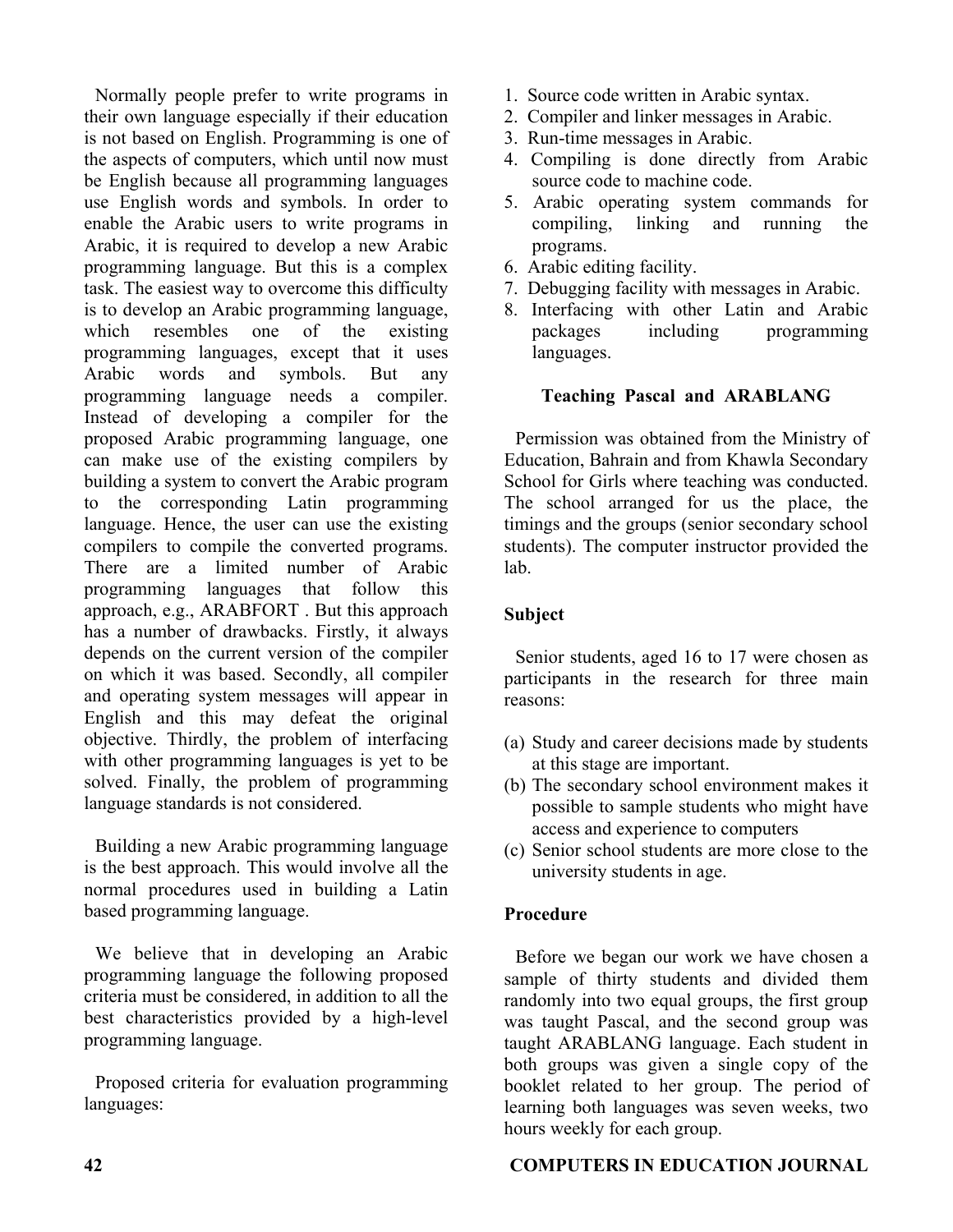

#### **Figure** <sup>1</sup>

The above figure shows the teaching process for Pascal and ARABLANG.

As shown in figure 1, examples were provided to the students after each lesson as well as exercises. At the end of each lecture home works were given to the students, quizzes were also given. Different kinds of questions were given to the students such as multiple choice, true or false, solving problems, writing small programs. At the end of the period a final test was given to the students.

# **Problems**

We faced the following problems during our course of teaching:

- 1) The students were busy in other subjects.
- 2) A small number of students were not interested as no credit was allocated to this course.
- 3) The school management refused to give us more time because the students were having exams.
- 4) Students had no practice in using the keyboard.
- 5) In some cases we used to translate in Arabic for the Pascal group although this course was suppose to be in English.

At the beginning; we wrote two booklets: the Pascal booklet and the ARABLANG booklet to

**COMPUTERS IN EDUCATION JOURNAL 43** 

use them for teaching. Each booklet consists of an introduction plus six chapters, chapter one (The symbols and operations of each language), chapter two (The assignment, read and write statements of each language), chapter three (Simple programs), chapter four (The If statement, For and while loop of each language), chapter five (Arrays) and chapter six (Files). At the end of each chapter there are exercises and problems to solve, where the answers of these exercises were provided at the end of the booklet.

# **Evaluation of the Teaching of ARABLANG and Pascal**

During the experiment of teaching, a lot of mistakes were made by the students and, as will be explained later, each mistake was studied and a re-write of some of the ARABLANG syntax was carried out after careful consideration of each mistake. Of course Pascal was not revised, as it is not the aim of this project.

In the following two tables we show a brief discussion based on the findings of the teaching process. A compete discussion of the teaching process and its findings is available with the authors but for obvious reasons cannot be written here. The following two tables illustrate how each aspect of ARABLANG was taught and the types of errors that were made by the students. A complete list of all errors made by the students in both ARABLANG and Pascal is given in Tables 1 and 2 later in this paper.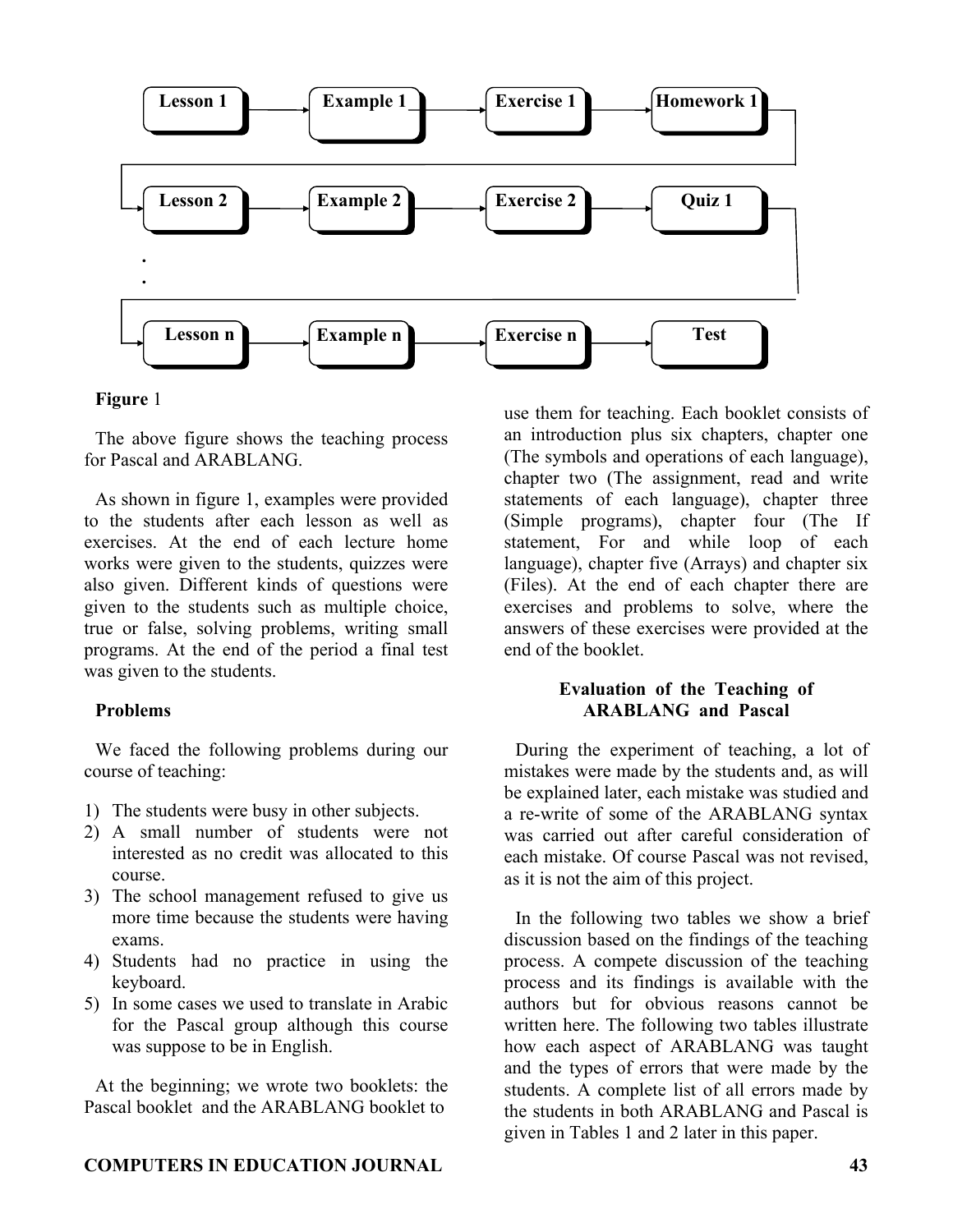# 1. **The use of the words: Constant & ثوابت**

| : (تُوابِت) ARABLANG: Constant                                     | <b>PASCAL: Constant:</b>                 |
|--------------------------------------------------------------------|------------------------------------------|
| 86.60% of the students use the word 'الثوابت' instead of 'توابت' . | 20% of the students                      |
| because as known in Arabic language we always use 'أل' before the  | the                                      |
| word if it comes at the beginning of the sentence and if it comes  | use                                      |
| alone. For example:                                                | word                                     |
| برنامج الدرس؛                                                      | CONSTANT as a full word instead of using |
| الثو ابت                                                           | CONST. For example:                      |
| $\cdot$ ث $=5$                                                     | Program school;                          |
| البدابة                                                            | constant                                 |
| النهابة                                                            | $a = 7$ ;                                |
| خطأ في                                                             | begin                                    |
| In this condition the following error message appears: '           | end.                                     |
| االعبارة                                                           | In this case the following error message |
| We changed the syntax of the word 'شوابت' to 'tin                  | appears:                                 |
| <b>ARABLANG</b>                                                    | 'Begin expected '                        |

# **2- If Statement ( إذا ( :**

| ARABLANG: If Statement ( إذا)                                          | <b>PASCAL: If Statement</b>               |
|------------------------------------------------------------------------|-------------------------------------------|
| In this case students usually do not know when they should use this    | 13.33 % of the students forget to use the |
| statement and how to use it. The students either do not understand     | word then                                 |
| the logic of the if statement 'أذا' or how it works.                   | For example                               |
| Different examples were given to the student to test their             | var                                       |
| understanding of the if statement 'li', and what types of mistake they | $k:$ real;                                |
| usually do.                                                            | begin                                     |
|                                                                        | if $K < 5$                                |
| - 66.66 % of the students were using the word 'فَان' instead of '      | $K := K + 1$ ;                            |
| For example,                                                           |                                           |
| أكتب تعليمه تقارن بين متغيرين أ و ب بحيث تكون أ أكبر من ب و تكون أ     | End.                                      |
| لا تساوى 10                                                            | In this case they get the following error |
|                                                                        | message                                   |
| أطبع " أهلا وسهل"                                                      | ' Then Expected '                         |
| الحل·                                                                  | - 73.33 % of the students use the word do |
|                                                                        | instead of then                           |
| إذا ( أ > ب ) و  ( أ < > 10 ) فان                                      | for example                               |
| أكتب (" أهلا و سهلا ")                                                 |                                           |
|                                                                        | var                                       |
| In this case the student gets the error message :                      | a : integer;                              |
| ااذن متو قعة'                                                          | begin                                     |
| Since a high percentage of the students prefer to use the word 'فان'   | if $a > 2$ do                             |
| in 'فان' to 'اذن' we changed the syntax of the word 'اذن' to 'n '      |                                           |
| the system, also we have changed the error message 'أذن متوقعة'        | $\cdots$<br>End.                          |
| 'فان متوقعة' to اذن '                                                  | In this case they got the error message   |
|                                                                        | 'Then Expected'                           |
| - 93.33 % of the students did not understand the word 'iki, because    |                                           |
| it does not sound like an Arabic word, so the students suggested to    | - 46.66 % of the students forget to use   |
| use                                                                    | begin and end if there are too many       |
| 'اذا' and 'المنهاية' at the beginning and at the end of the 'المنداية' | statements to be executed.                |
| statement.                                                             | For example:                              |
| Here is an example of the student's solutions in the quizzes           | var                                       |
| أكتب تعليمه تقارن بين المتغير س وثابت قيمته 50 و إذا كانت قيمة المتغير | g,m : integer;                            |
|                                                                        |                                           |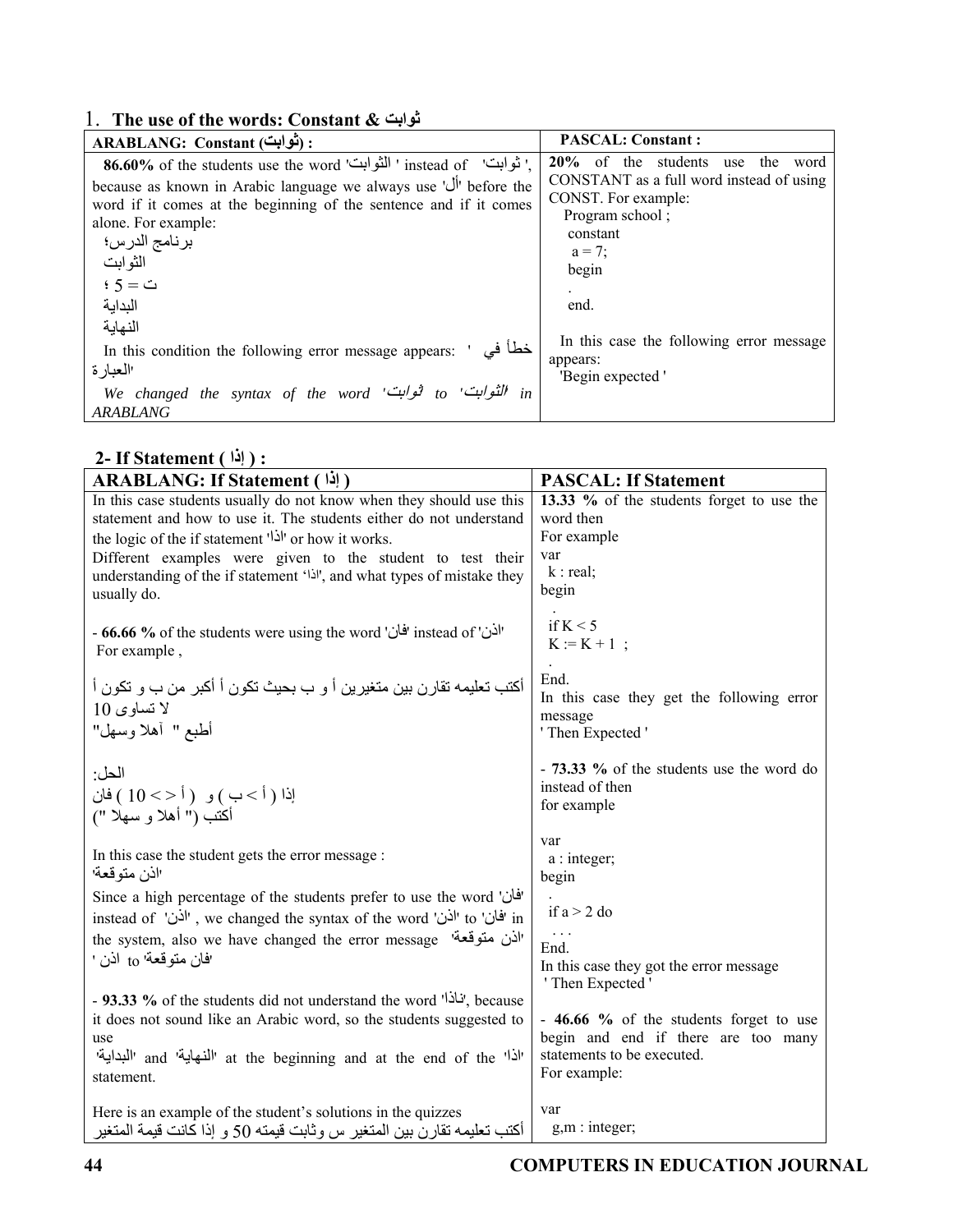| ّ س أكبر من 50 ¸ ضيف إلى المتغير م قيمة 1 وإلا إلى المتغير ن  قيمة 1  | begin                                                     |
|-----------------------------------------------------------------------|-----------------------------------------------------------|
| الحل:<br>إذا س $> 50$ فان  <br>م = م + 1 ؛  <br>وإلا ا<br>$+1+$ ن = ن | if $g > 7$ then<br>$g := g + 1;$<br>$m := M + 1;$<br>end. |

# **Analysis of Programming Errors**

As known in the programming world errors happen to all of us. Some of these errors happen by mistake. Because of that each language compiler reports error messages. In our research we have selected 50 of the most important error messages from the Pascal help and translated them to Arabic and implemented them on the ARABLANG compiler. Each error message was explained by example.

In our first practical class in the school we have distributed the error messages sheet to each student. 40% of the students in ARABLANG lab were asking us to help them correct their errors, 25 % of the students were using the sheets which were distributed at the lab, 15 % of the students were asking their friends for help and 20 % of the students tried by themselves to detect the errors.

| Type of error                                                       | $\frac{0}{0}$ |
|---------------------------------------------------------------------|---------------|
| Using reserved word as a variable<br>1.                             | 20            |
| 2.<br>Priority of arithmetic operation                              | 60            |
| 3 <sub>1</sub><br>Forget the semicolon after the statement          | 73.33         |
| Difficulty in finding the output<br>4.                              | 20            |
| 5.<br>Difficulty in declaring variable                              | 26.66         |
| Difficulty in writing full program<br>6.                            | 33.33         |
| Using comma instead of semicolon<br>7.                              | 40            |
| Using double quotation instead of single quotation<br>8.            | 13.33         |
| Forget the dot after the end<br>9.                                  | 86.66         |
| 10. Forget to write the word برنامج at the beginning of the Program | 13.33         |
| 11. Forget to write the name of the program                         | 26.66         |
| 12. Use the word الثوابت instead of ثوابت                           | 86.66         |
| 13. Use the word المتغيرات instead of المتغيرات                     | 80            |
| 14. Use ':=' instead of '=' in constant deceleration                | 13.33         |
| 15. Forget to use the word ألبداية                                  | 20            |
| 16. Forget to use the word النهاية                                  | 26.66         |
| 17. Use the word فان instead of $\sim$                              | 66.66         |
| 18. Does not understand the word i                                  | 93.33         |
| 19. Does not understand the word نكرر                               | 80            |
| 20. Does not understand the word نبينما                             | 93.33         |
| 21. Forget to use the word نفذ                                      | 46.66         |
| 22. Forget to use the left or right bracket                         | 33.33         |
| 23. Forget to specify type of variables                             | 13.33         |
| 24. Read identifier from constant section                           | 20            |
| 25. do not close quotation mark                                     | 46.66         |

Table 1. Error messages as a result of teaching ARABLANG.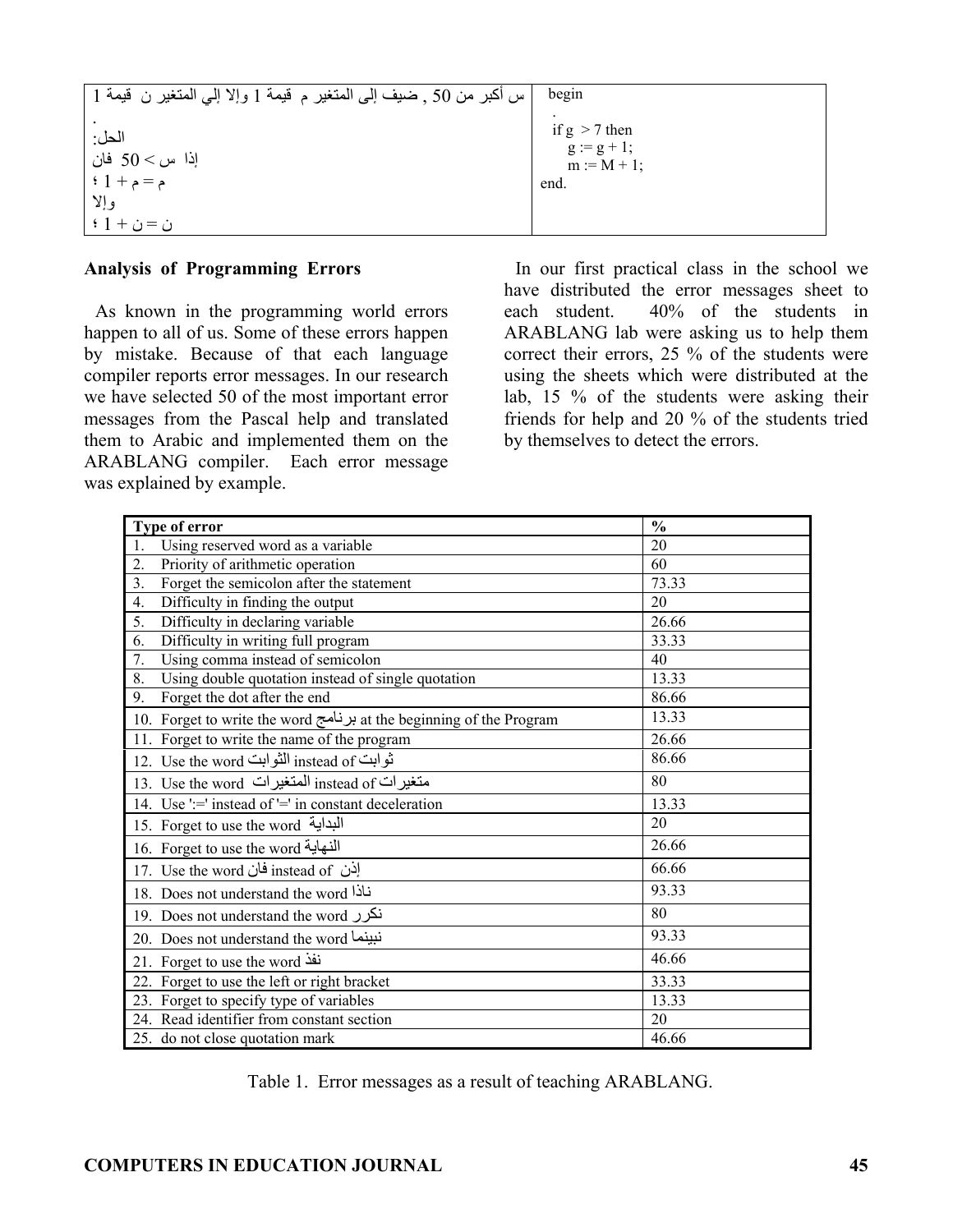| Type of error                                           | $\frac{0}{0}$ |
|---------------------------------------------------------|---------------|
| 1. Using reserved word as a variable                    | 53.33         |
| 2. Priority of arithmetic operation                     | 53.33         |
| 3. Forget the semicolon after the statement             | 73.33         |
| 4. Difficulty in finding the output                     | 20            |
| 5. Difficulty in declaring Variable                     | 46.66         |
| 6. Difficulty in writing full program                   | 20            |
| 7. Using comma instead of semicolon                     | 33.33         |
| 8. Using double quotation instead of single quotation   | 26.66         |
| 9. Confusing between Do and Then                        | 73.33         |
| Using If statement instead of While<br>10.              | 53.33         |
| Forget to use Begin<br>11.                              | 33.33         |
| 12.<br>Forget to use End                                | 33.33         |
| Forget to write the name of the program<br>13.          | 33.33         |
| Use the word constant instead of const<br>14.           | 20            |
| Using ' $:=$ ' sign instead of ' $=$ ' sign<br>15.      | 26.66         |
| Using the word variable instead of var<br>16.           | 13.33         |
| Using equal sign instead of colon in var section<br>17. | 20            |
| 18.<br>Use the name of the program in var section       | 13.33         |
| Forget the dot after the end<br>19.                     | 73.33         |
| 20.<br>Forget to use Then                               | 13.33         |
| 21.<br>Do not know how and where to use the for loop    | 66.66         |
| 22.<br>Forget to use right and left bracket             | 46.66         |
| Use identifier to be read from constant section<br>23.  | 26.66         |
| 24.<br>Do not close quotation mark                      | 46.66         |

Table 2. Error messages as a results of teaching Pascal.

After teaching ARABLANG and observing students difficulties and the types of error messages made, we changed the syntax of some instructions as shown in (table 3)

 **Before testing After testing** 

| ثوابت                  | الثوابت                |
|------------------------|------------------------|
| متغیر ات               | المتغير ات             |
| اذا علاقة منطقية اذن   | اذا علاقة منطقية فان   |
| ناذا                   | البدابة                |
|                        | النهابة                |
| كرر أ := رقم1 الى رقم2 | كرر أ :=رقم1 الى رقم2  |
| نکر ر                  | البدابة                |
|                        | النهابة                |
| ببنما علاقة منطقبة نفذ | بينما علاقة منطقية نفذ |
| نبينم                  | البدابة                |
|                        | النهابة                |

Table 3. Modified ARABLANG syntax based on errors made by students.

# **Survey of student awareness of computing and computer programming.**

As shown from (table 4) 66.66 % of the students prefer to program with Arabic language

| What do you think<br>about computer<br>technology                      | Easy<br>13%                | Difficult<br>70    | I don't<br>know<br>16.6% |
|------------------------------------------------------------------------|----------------------------|--------------------|--------------------------|
| What is your<br>opinion in computer<br>programming                     | Easy<br>26.66%             | Difficult<br>20%   | I don't<br>know<br>53.33 |
| In which language<br>do you prefer to<br>program?                      | Arabic<br>66.66%           | English<br>6.66%   | Both<br>26.66            |
| Do you know about<br>the following<br>languages                        | <b>Basic</b><br>50         | Pascal<br>$0\%$    | C<br>$0\%$               |
| In which level do<br>you think that the<br>programming should<br>start | Interme<br>diate<br>73.33% | Secondary<br>26.66 | don't<br>know<br>$0\%$   |

Table – 4 General survey of student awareness of computing and computer programming.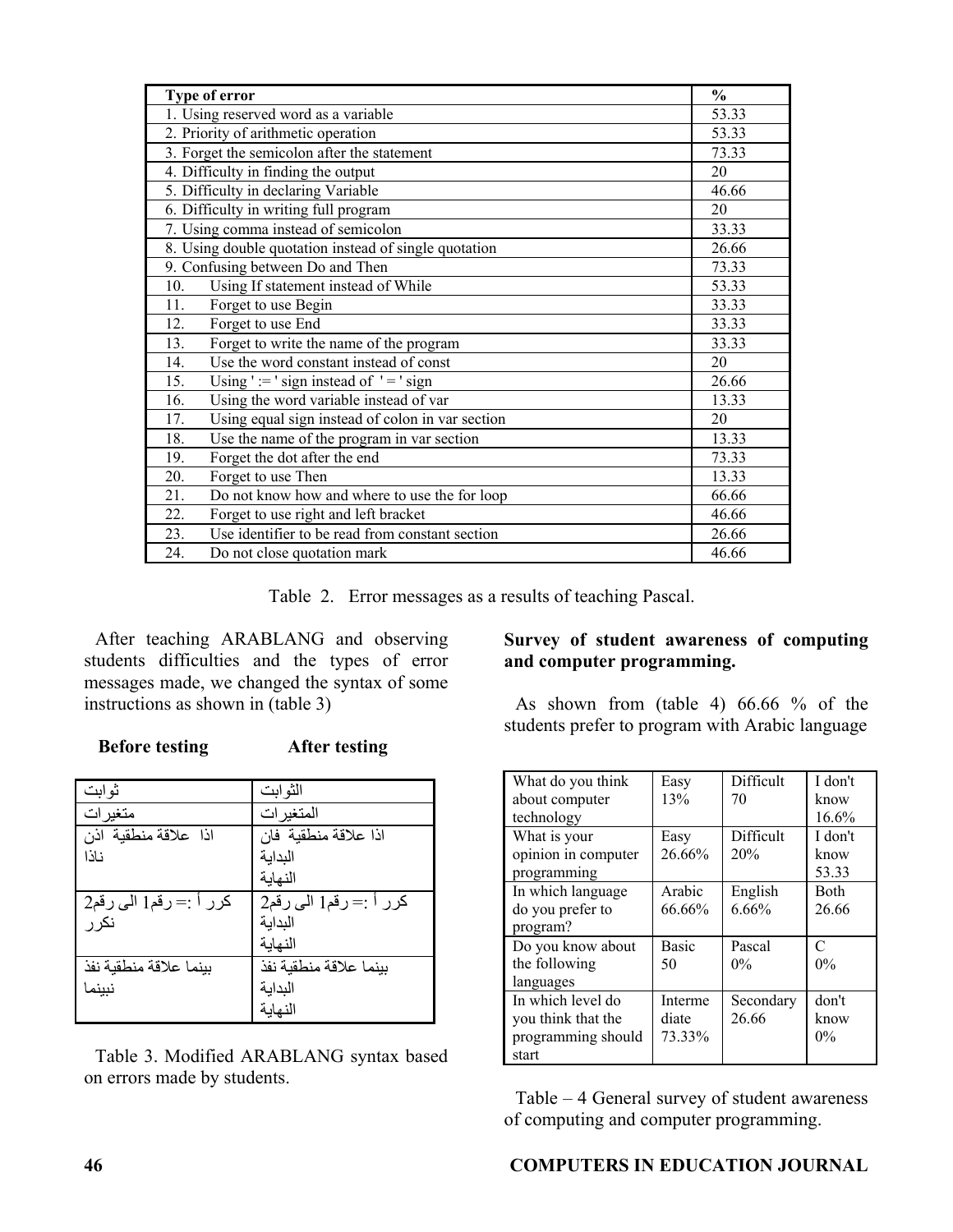because it is the native language. On the other hand 6.6 % of the students prefer to program using English language because it is more useful in practical life. 26.66 % do not mind if they use both languages in programming. 73.33 % of the students prefer to start programming at the intermediate level, while the remaining students prefer to start programming in secondary level.

#### **Conclusion**

Teaching students a programming language in their native language may encourage them to get into the computing field. In this paper, we presented a new Arabic programming language called ARABLANG for school children. ARABLANG has been tested in Bahrain schools to determine its effectiveness in teaching a computer programming language to Arab students. A major part of the effort was devoted towards setting up the teaching material and evaluation criteria for teaching. The language was taught to secondary school students and the results clearly show that ARABLANG is definitely a way forward for the future of Arabic programming languages. Further research is required to investigate many other aspects related to programming in Arabic, such as, the choice of mnemonics and terms, the starting level, etc.

# **References**

- 1. Wright, T.; Cockburn, A. Mulspren: A Multiple Language Simulation Programming Environment (Conference Paper). Proceedings IEEE 2002 Symposia on Human Centric Computing Languages and Environments. IEEE Comput. Soc, Los Alamitos, CA, USA. pp. 101- 3; 2002.
- 2. Amin, M.R., "The Arabic object-oriented programming language Al-Risalh" (Conference Paper). Proceedings ACS/IEEE International Conference on Computer Systems and Applications. IEEE Computer Soc, Los Alamitos, CA, USA. pp. 424-7; 2001.
- 3. Rader, C.; Cherry, G.; Brand, C.; Repenning, A.; Lewis, C. Designing mixed textual and iconic programming languages for novice users

# **COMPUTERS IN EDUCATION JOURNAL 47**

(Conference Paper). Proceedings. 1998 IEEE Symposium on Visual Languages (Cat. No.98TB100254). IEEE Comput. Soc, Los Alamitos, CA, USA. pp. 187-94; 1998.

- 4. Al-A`ali, M.; Hamid, M., "Design of an Arabic programming language (ARABLAN) (Journal Paper). Computer Languages. Vol. 21, Iss. 3-4, pp. 191-200; Oct.-Dec. 1995.
- 5. Mansoor AL-A'ali, Moheb R. Girgis, "Arabization: Actual and Objectives", 4th International conference on Multi-lingual Computing, Cambridge University, London, UK, pp.9.1.1 -9.1.10 April, 1994
- 6. Girgis, MR, "Writing FORTRAN Programing in Arabic Language", Journal of the institute of Maths & Computer Science (Computer Science series), Vol. 3, No. 2, 1992,pp.51-63,1992
- 7. VERBUM, Paradigm Software Inc., Cambridge, Massachusetts U.S.A., 1989.

#### **Acknowledgements**

To the memory of my friend and research colleague Dr. Hamid who sadly passed away just before we started this project.

# **Biographical Information**

Dr. Mansoor Al-A'ali finished his B.Sc. in Computer Studies from the University of Teesside, UK in 1982. He received his M.Sc. in Computer Science from the University of Aston in Birmingham, UK in 1984. He received his Ph.D. from the University of Aston in Birmingham, UK in 1989. Mansoor is currently working in the Department of Computer Science at the University of Bahrain. Since 1989 he has been working as a consultant for a number of leading Bahraini organizations leading the design and quality assurance issues of major industrial computer systems. His research interests include: AI, computers in education, algorithms, Ethics and Arabization. He has over fifty refereed publications in these areas. Mansoor was the Chairman of the Department of Computer Science at the University of Bahrain from 1992 to 1995 and was the Director on Continuing Education from 1996 to 2000.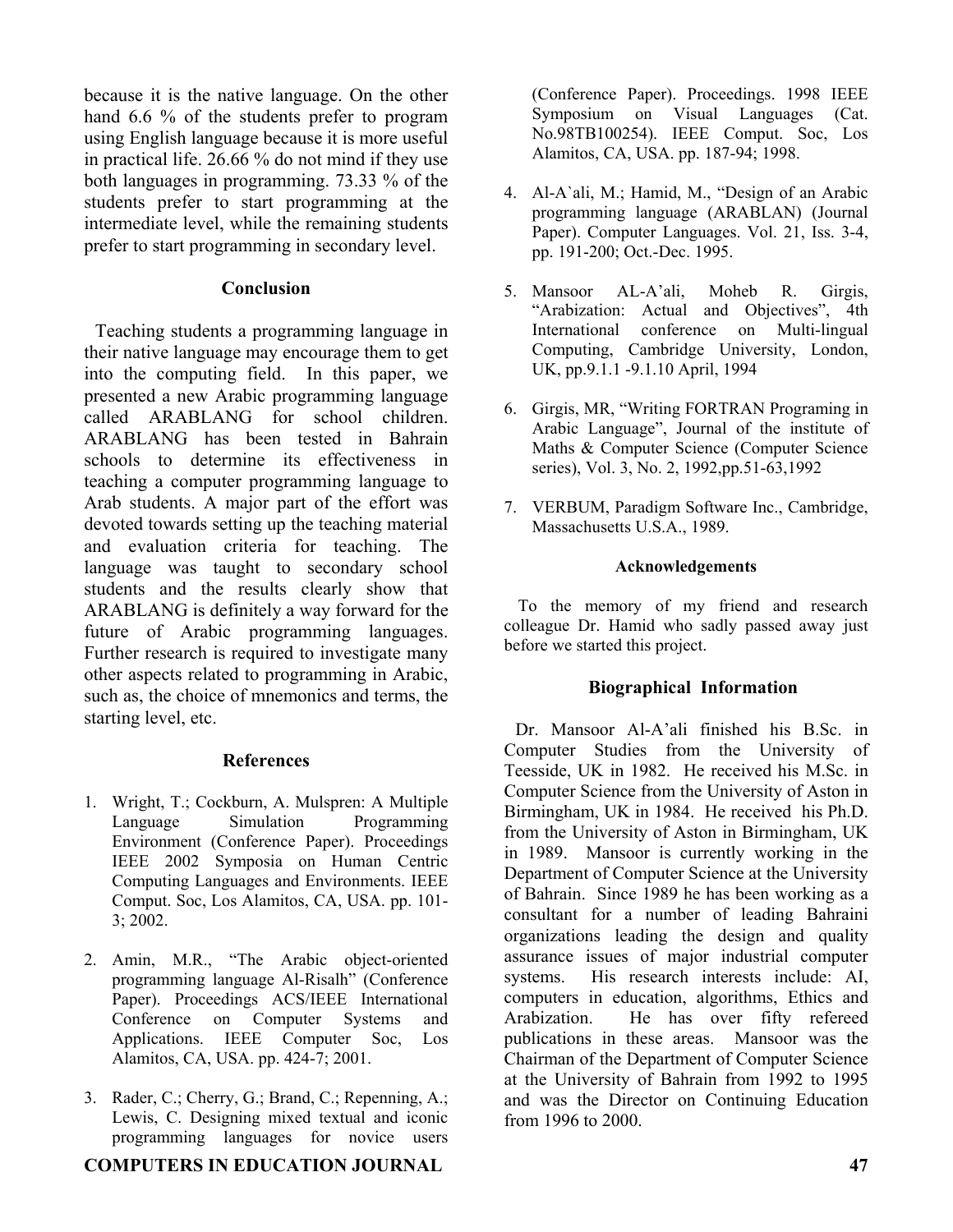# **Appendix A: syntax of ARABLANG**

In the table below, we show the *context-free grammar* (**CFG**) of the ARABLANG language in English and in Arabic.

| $program \rightarrow declarations block$                          | برنامج ← قسم التعريفات                                                                                                       |
|-------------------------------------------------------------------|------------------------------------------------------------------------------------------------------------------------------|
| main program                                                      | البرنامج_الرئيسي                                                                                                             |
| subprograms block                                                 | قسم البر امج الجزئية                                                                                                         |
| declarations block $\rightarrow$ declarations list $\phi$         |                                                                                                                              |
| declarations list $\rightarrow$ declarations                      |                                                                                                                              |
| declarations declarations list                                    | تعريفات  قائمة التعريفات                                                                                                     |
| $\alpha$ declarations $\rightarrow$ constants dec   variables dec |                                                                                                                              |
| constants dec $\rightarrow$ constants const list                  |                                                                                                                              |
| const list $\rightarrow$ const assign                             |                                                                                                                              |
| const_assign const_list                                           | قائمة الثابت قائمة الثوابت                                                                                                   |
| const_assign $\rightarrow$ <b>id</b> = constant_value :           |                                                                                                                              |
| constant_value $\rightarrow$ number   " string const "            | قي <i>مة الثابت ← عدد  </i> "رموز_منصصة "                                                                                    |
| $number \rightarrow int$ num   real num                           |                                                                                                                              |
| variables dec $\rightarrow$ variables var dec ;                   | تعريف المتغيرات به متغيرات قائمة المتغيرات ؛                                                                                 |
| var dec $\rightarrow$ type : identifier list                      | قائمة المتغيرات به للوع : قائمة المعرفات                                                                                     |
| type : identifier_list ; var_dec                                  | / نوع : قائمة المعرفات ؛ قائمة المتغيرات                                                                                     |
| identifier list $\rightarrow$ identifier                          | قائمة المعرفات به معرف                                                                                                       |
| identifier · identifier list                                      | معرف ، قائمة المعرفات                                                                                                        |
| identifier $\rightarrow id$   id [ const ]                        | معرف ہے ۔ مف   مف[ <i>ثابت</i> ]                                                                                             |
| $const \rightarrow id$   int num                                  | $\stackrel{\text{d}}{\text{d}}$ ثابت $\rightarrow \quad \text{a}$ مف $\mid \quad \text{a}$ حد                                |
| type $\rightarrow$ integer                                        | $\overrightarrow{f}$ نوع ہے۔ صحیح                                                                                            |
| $ $ real                                                          | <b>حقيقي</b><br>  رمز<br> رموز [ <i>ثابت</i> ]                                                                               |
| char                                                              |                                                                                                                              |
| string [const]                                                    |                                                                                                                              |
|                                                                   |                                                                                                                              |
| main_program $\rightarrow$ The Begin                              | البرنامج_الرئيسى ب   البداية                                                                                                 |
| optional_statements                                               | جمل اختيارية                                                                                                                 |
| <b>TheEnd</b>                                                     |                                                                                                                              |
| optional_statements $\rightarrow$ statement_list $\phi$           |                                                                                                                              |
| statement list $\rightarrow$ statement                            | قائمة ج <i>مل</i> ـــ> حملة                                                                                                  |
| statement statement list                                          |                                                                                                                              |
| statement $\rightarrow$ assign_statement                          | جملة به جملة <i>بيداوي</i>                                                                                                   |
| selection_statement                                               | جملة اختيار                                                                                                                  |
| loop statement                                                    | جملة تكرار                                                                                                                   |
| io statement                                                      | جملة آدخال/اخراج                                                                                                             |
| control_statement                                                 | / جملة _تحكم<br>/ مناداة _برنامج_جزئي                                                                                        |
| subprogram_call                                                   |                                                                                                                              |
| assign statement $\rightarrow$ var = simple expression            | ح <i>ملة يساوي ← متغير = عبارة حبرية يسيطة</i><br>م <i>تغير ← هف  هف   عبارة حبرية يسيطة</i> ]                               |
| id [simple_expression]<br>var $\rightarrow$ id                    | متغير                                                                                                                        |
| selection statement $\rightarrow$ if<br>then<br>expression        | اذا ع <i>بارة جبرية</i> اذن ق <i>ائمة جمل</i>                                                                                |
| statement list                                                    | <i>جملة والا</i> <b>ناذا</b> ؛                                                                                               |
| else statement eif ;                                              |                                                                                                                              |
| else statement $\rightarrow$ else statement list $\phi$           | ج <i>ملة والا ← والا قائمة جمل   φ</i><br>ج <i>ملة تكرار ← كرر من متغير =عبارة جبرية</i> ال <i>ى</i><br>ع <i>بارة _جبرية</i> |
| loop statement $\rightarrow$ for from var =                       |                                                                                                                              |
| simple expression<br>to<br>simple_expression                      | <i>جمل اختيارية</i> ن <b>ك</b> رر ؛                                                                                          |
| optional statements efor ;                                        | <b>بينما</b> ع <i>بارة جبرية</i> ن <b>فذ</b> ج <i>مل اختيارية</i>                                                            |
| While expression do                                               | نينما ؛                                                                                                                      |
|                                                                   |                                                                                                                              |